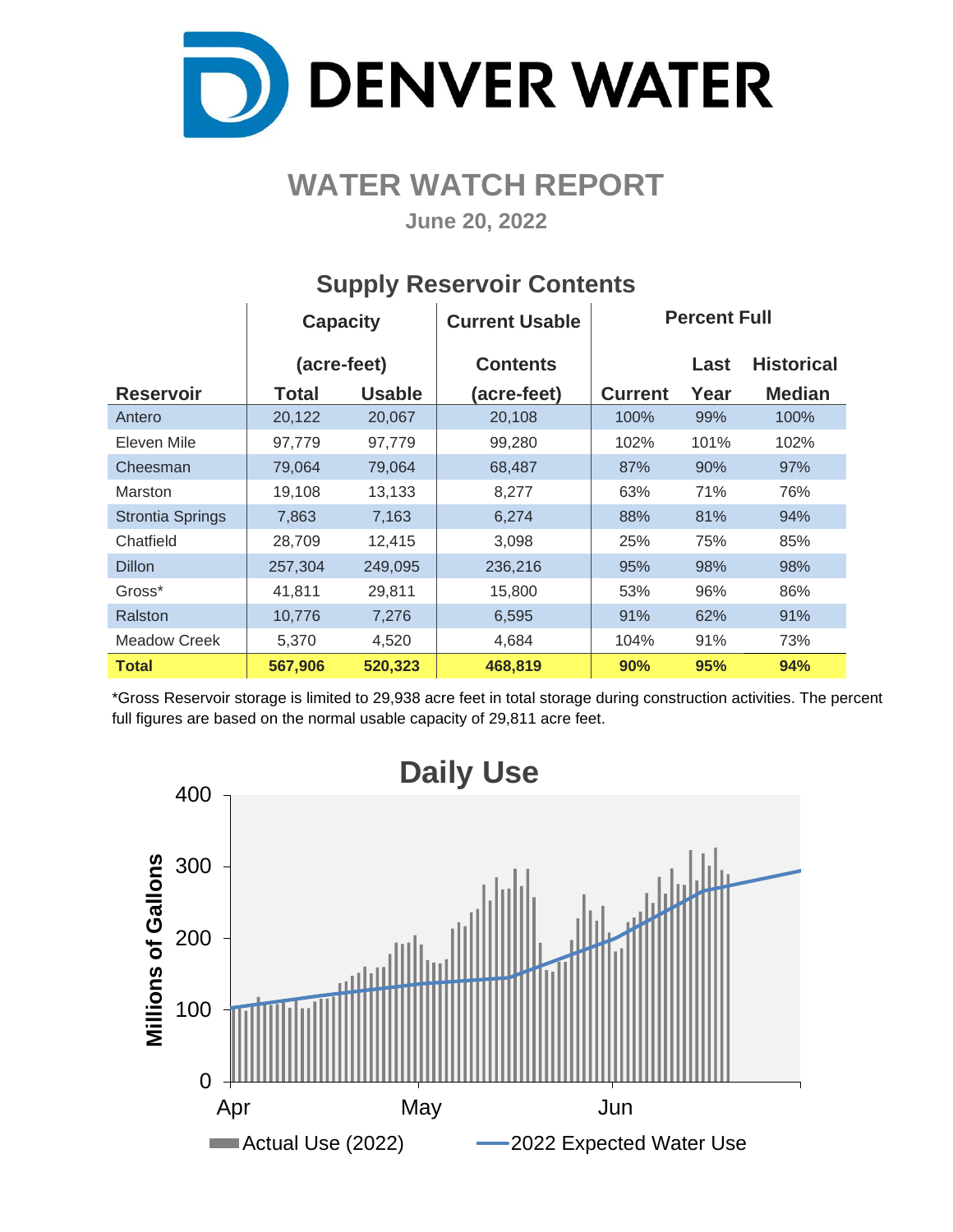## **Supply Reservoir Contents**



Note: Denver Water forecasts seasonal reservoir storage contents under dry future weather, normal future weather and wet future weather scenarios.

Gross Reservoir storage is limited to 29,938 acre feet in total storage during construction activities. The percent full figures are based on the normal usable capacity of 29,811 acre feet.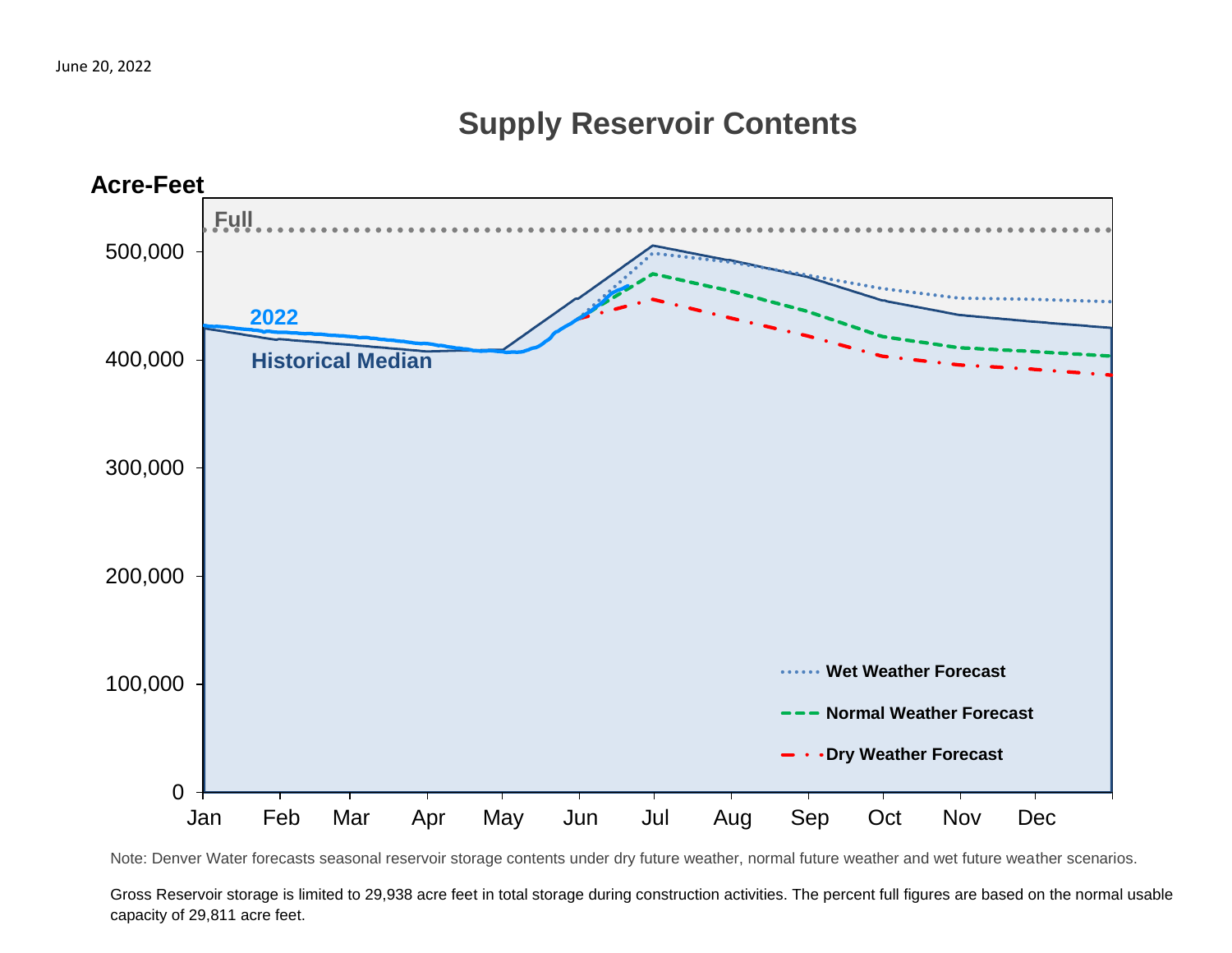

# **June Precipitation**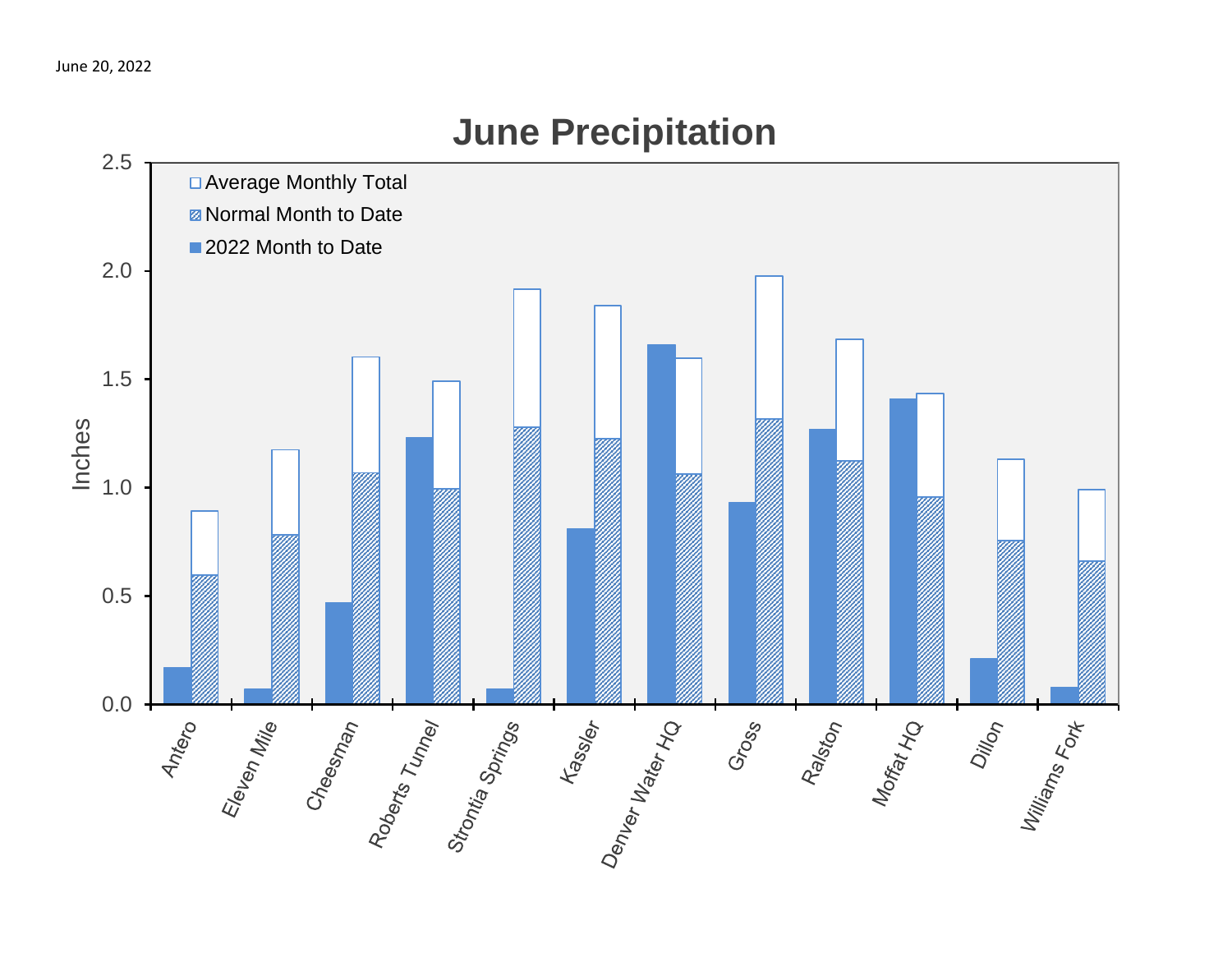

### **CUMULATIVE PRECIPITATION: COLORADO RIVER WATERSHED**



#### **CUMULATIVE PRECIPITATION: SOUTH PLATTE RIVER WATERSHED**

Data are from the 7 SNOTEL stations above Denver Water's Upper Colorado diversion facilities.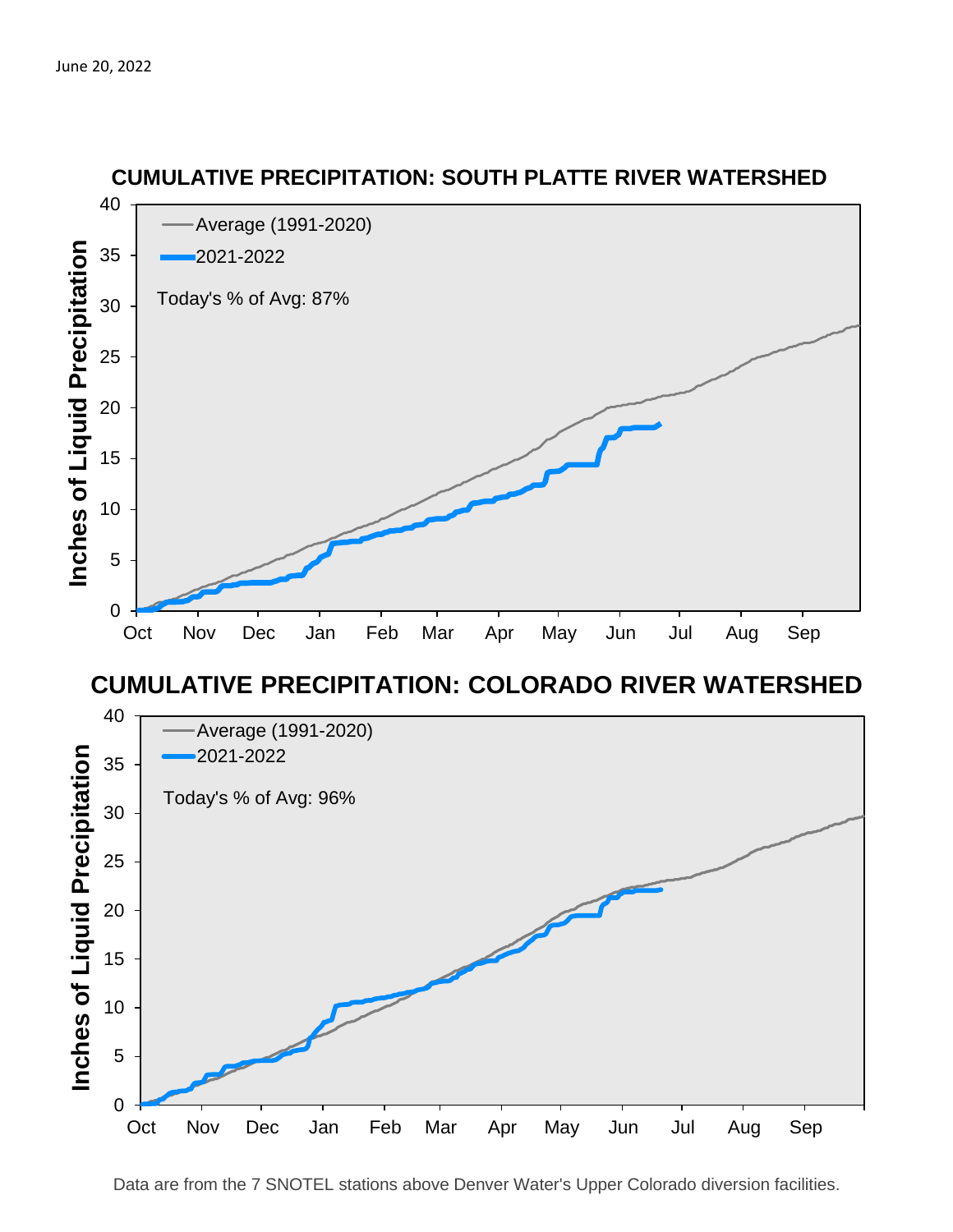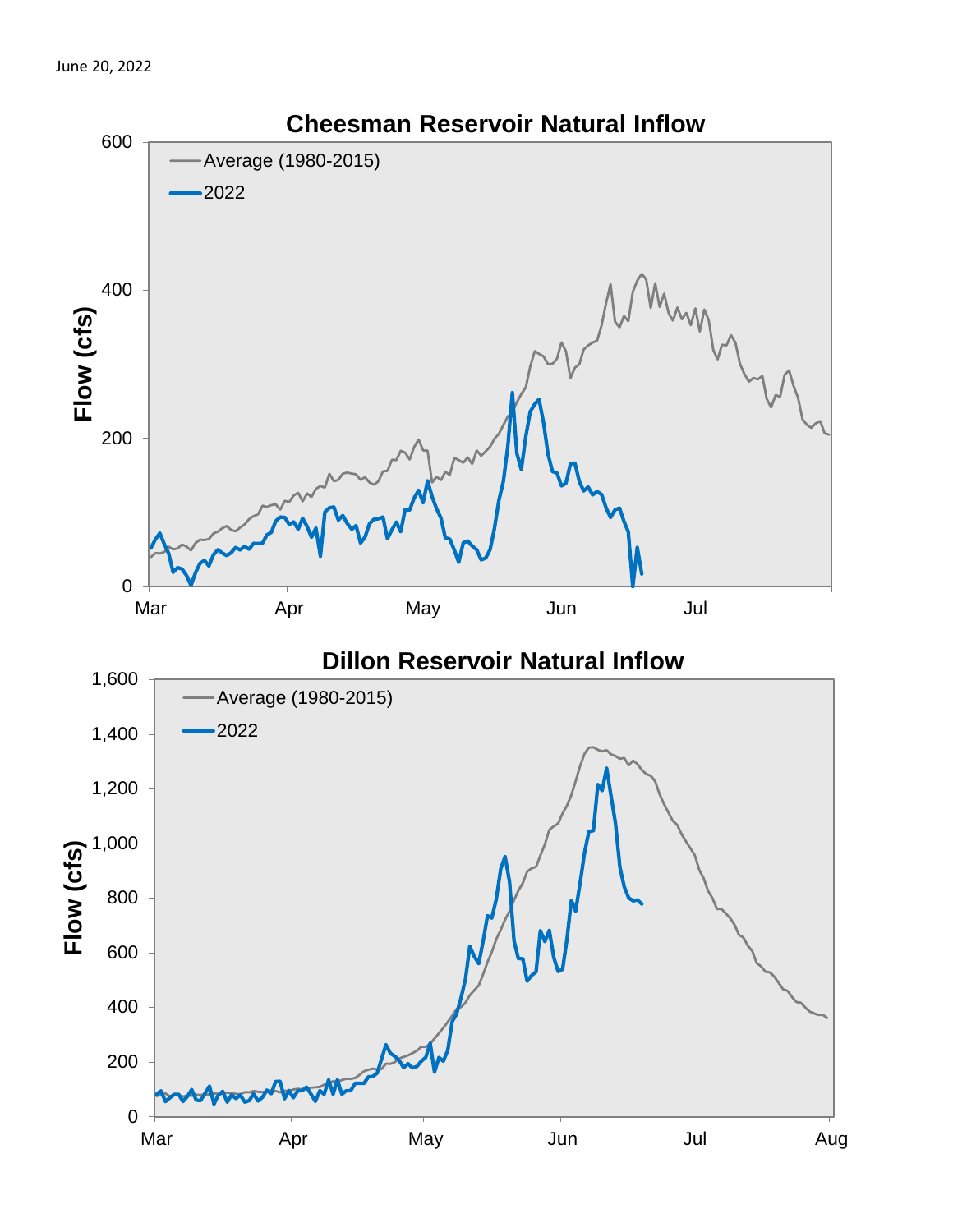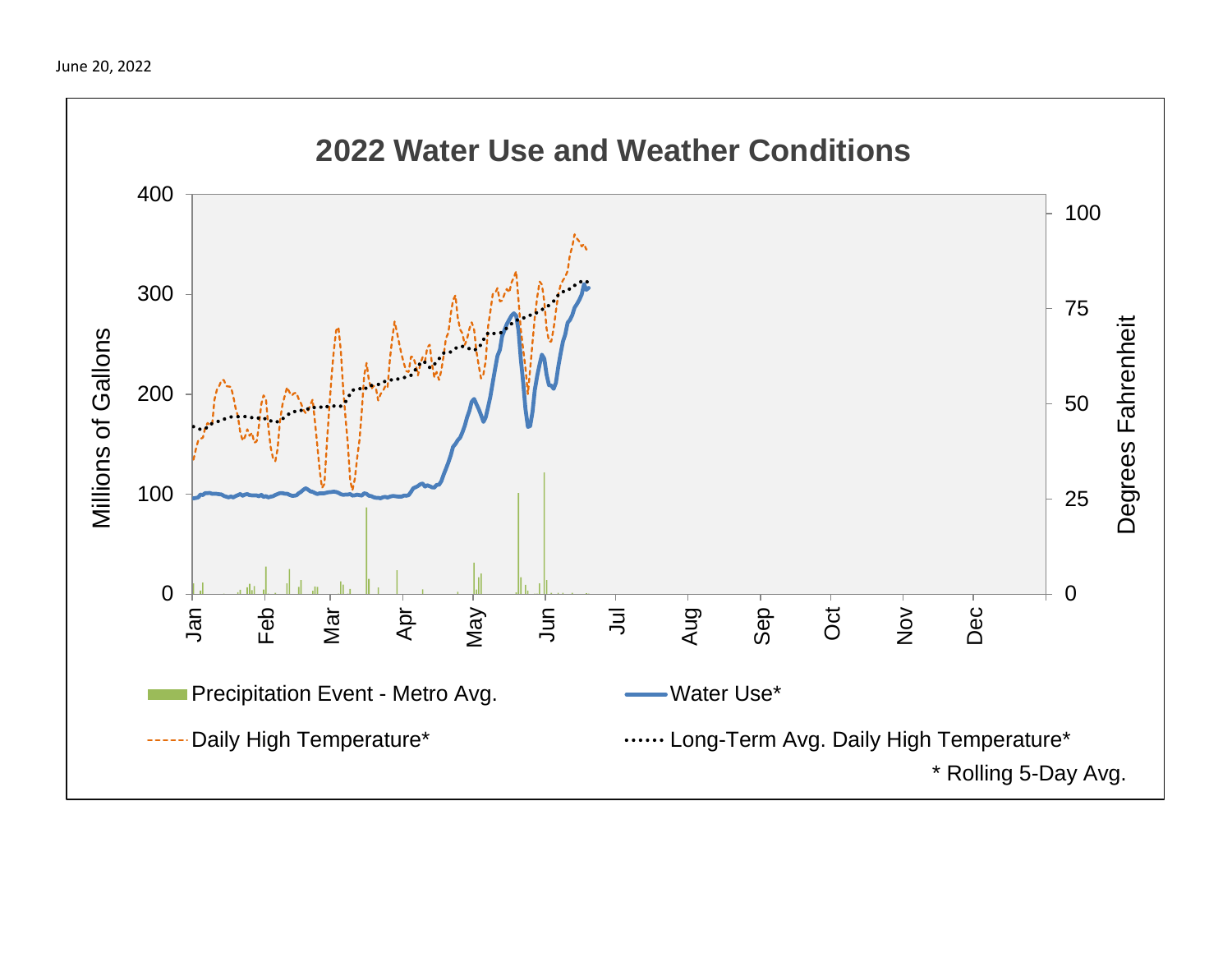| <b>Denver Water Use and Reservoir Contents 2022</b>   |   |                     |            |            |            |            |            |            |     |     |     |     |     |     |         |
|-------------------------------------------------------|---|---------------------|------------|------------|------------|------------|------------|------------|-----|-----|-----|-----|-----|-----|---------|
|                                                       |   |                     | Jan        | Feb        | Mar        | Apr        | May        | Jun        | Jul | Aug | Sep | Oct | Nov | Dec | YTD-Avg |
| Predicted End-of-Month Supply Reservoir               |   |                     |            |            |            |            |            | 471,000    |     |     |     |     |     |     |         |
| Contents (Full = 518,449 AF)                          |   |                     |            |            |            |            |            |            |     |     |     |     |     |     |         |
| Actual End-of-Month Supply Reservoir<br>Contents (AF) |   |                     | 425,595    | 421,903    | 415,083    | 407,905    | 438,115    |            |     |     |     |     |     |     |         |
| Actual % Full                                         |   |                     | 82%        | 81%        | 80%        | 79%        | 85%        |            |     |     |     |     |     |     |         |
| Historical Median % Full                              |   |                     | 81%        | 80%        | 79%        | 79%        | 88%        | 98%        | 95% | 92% | 88% | 85% | 84% | 83% |         |
| 2022 Expected Daily Use (MG)                          |   |                     | 105        | 104        | 102        | 120        | 157        | 257        | 298 | 292 | 270 | 158 | 105 | 101 | 133     |
| Actual Daily Use (MG)                                 |   | $\mathbf{1}$        | 92         | 98         | 102        | 102        | 192        | 182        |     |     |     |     |     |     |         |
|                                                       |   | $\overline{2}$      | 100        | 95         | 101        | 102        | 169        | 186        |     |     |     |     |     |     |         |
|                                                       |   | 3                   | 100        | 100        | 101        | 99         | 166        | 223        |     |     |     |     |     |     |         |
|                                                       |   | 4                   | 105        | 105        | 100        | 109        | 165        | 229        |     |     |     |     |     |     |         |
|                                                       |   | 5                   | 99         | 97         | 95         | 118        | 171        | 237        |     |     |     |     |     |     |         |
|                                                       |   | 6<br>$\overline{7}$ | 101<br>100 | 103<br>100 | 100<br>102 | 108<br>107 | 214<br>222 | 263<br>250 |     |     |     |     |     |     |         |
|                                                       |   | 8                   | 101        | 100        | 101        | 108        | 217        | 286        |     |     |     |     |     |     |         |
|                                                       |   | 9                   | 101        | 102        | 103        | 112        | 236        | 262        |     |     |     |     |     |     |         |
| D                                                     |   | 10                  | 99         | 98         | 88         | 103        | 241        | 298        |     |     |     |     |     |     |         |
|                                                       | Α | 11                  | 100        | 97         | 100        | 115        | 275        | 276        |     |     |     |     |     |     |         |
| Y                                                     |   | 12                  | 98         | 96         | 105        | 102        | 253        | 275        |     |     |     |     |     |     |         |
|                                                       |   | 13                  | 101        | 99         | 98         | 103        | 285        | 323        |     |     |     |     |     |     |         |
| O                                                     |   | 14                  | 93         | 105        | 102        | 112        | 268        | 281        |     |     |     |     |     |     |         |
|                                                       | F | 15                  | 96         | 108        | 99         | 116        | 269        | 319        |     |     |     |     |     |     |         |
|                                                       |   | 16                  | 96         | 105        | 97         | 116        | 297        | 301        |     |     |     |     |     |     |         |
| M                                                     |   | 17                  | 103        | 106        | 96         | 118        | 273        | 327        |     |     |     |     |     |     |         |
| O                                                     |   | 18                  | 96         |            | 97         | 137        | 297        | 295        |     |     |     |     |     |     |         |
| ${\sf N}$                                             |   |                     |            | 106        |            | 140        |            |            |     |     |     |     |     |     |         |
| T                                                     |   | 19<br>20            | 100        | 98         | 96         |            | 257        | 290        |     |     |     |     |     |     |         |
| H                                                     |   | 21                  | 100        | 99         | 97         | 148        | 194        |            |     |     |     |     |     |     |         |
|                                                       |   | 22                  | 102<br>95  | 102<br>100 | 96<br>94   | 152<br>160 | 156        |            |     |     |     |     |     |     |         |
|                                                       |   | 23                  | 102        | 102        |            | 151        | 153<br>167 |            |     |     |     |     |     |     |         |
|                                                       |   | 24                  | 102        | 102        | 102<br>98  | 159        | 167        |            |     |     |     |     |     |     |         |
|                                                       |   | 25                  | 95         | 99         | 93         | 160        | 198        |            |     |     |     |     |     |     |         |
|                                                       |   | 26                  | 101        | 103        | 101        | 178        | 228        |            |     |     |     |     |     |     |         |
|                                                       |   | 27                  | 94         | 104        | 97         | 194        | 262        |            |     |     |     |     |     |     |         |
|                                                       |   | 28                  | 103        | 103        | 102        | 192        | 239        |            |     |     |     |     |     |     |         |
|                                                       |   | 29                  | 96         |            | 96         | 194        | 224        |            |     |     |     |     |     |     |         |
|                                                       |   | 30                  | 102        |            | 92         | 204        | 245        |            |     |     |     |     |     |     |         |
|                                                       |   | 31                  | 91         |            | 101        |            | 208        |            |     |     |     |     |     |     |         |
| <b>Monthly Average</b>                                |   |                     | 99         | 101        | 98         | 134        | 223        | 269        |     |     |     |     |     |     | 147     |
| % of 2022 Expected Daily Use                          |   |                     | 94%        | 97%        | 97%        | 112%       | 142%       | 104%       |     |     |     |     |     |     | 110%    |

Notes: 1) "AF" denotes acre-feet. "MG" denotes million gallons. 2) Expected Daily Use is based on historical use with normal weather conditions. 3) The predicted end-of-month supply reservoir contents figures assume normal weather after June 6<sup>th</sup>, 2022. 4) The differences between predicted and actual end-of-month supply reservoir contents are the result of normal estimation error of daily use, supply, evaporation, carriage losses and raw water deliveries. 5) Predicted supply reservoir contents last updated on June 6<sup>th</sup>, 2022. 6) Daily water figures are subject to change.